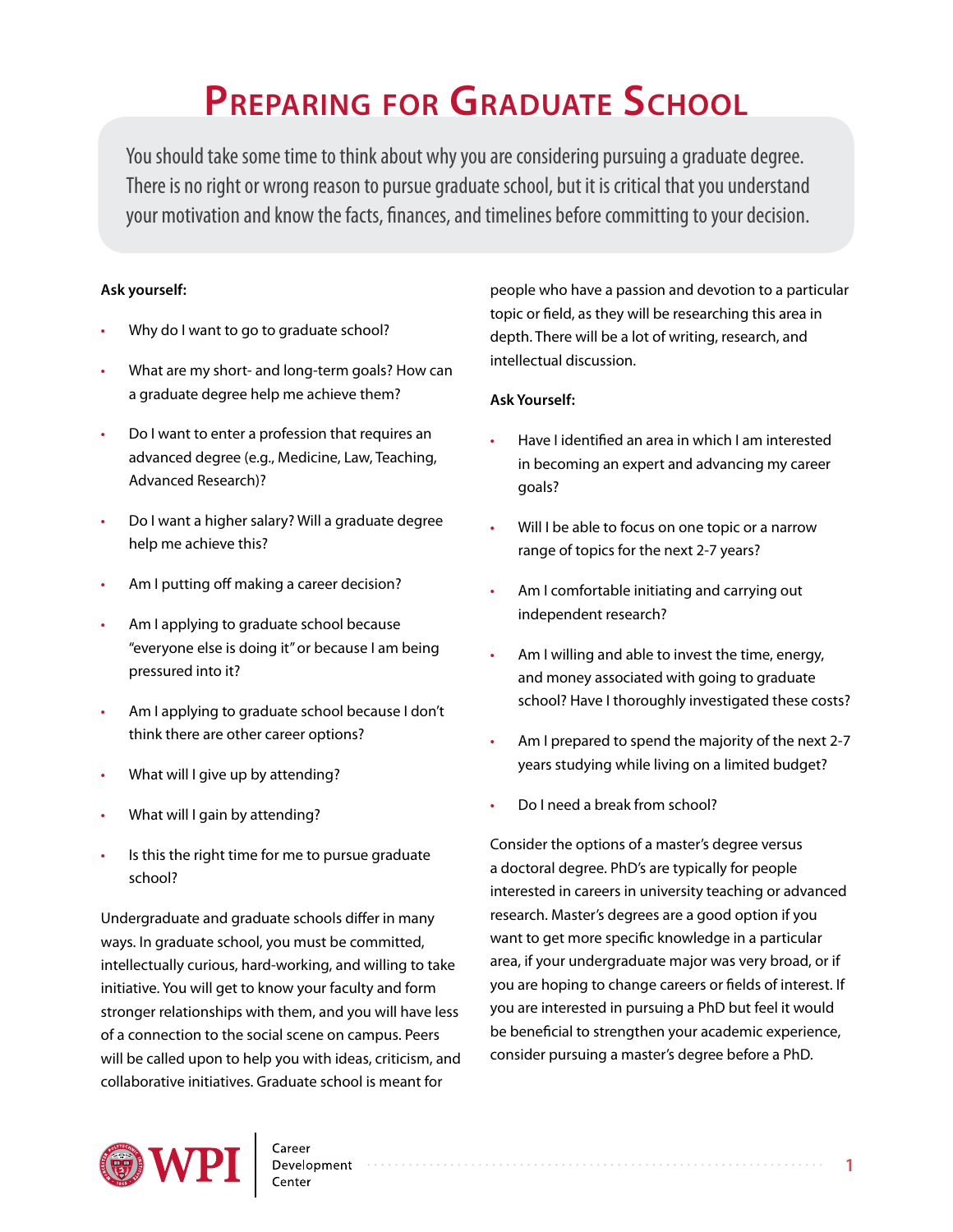There are two different kinds of Master's degrees. A Master of Science degree enables you to you pursue a degree and take courses within your specific area of study. A Master of Engineering degree allows you to gain knowledge in an area of interest, yet also take courses in management or other areas that might compliment your degree and provide additional skills.

If you are thinking about pursuing a graduate or professional degree, the CDC Staff can meet with you to discuss your interests and career options. Your advisor can also provide some in-depth advice and suggestions based on your current field of study and academic performance.

For additional information on pre-professional programs, such as **Pre-Health** (Medicine, Dental, Physician's Assistant, Veterinarian), please contact [the Office of Academic Advising \(](mailto:academic-advising%40wpi.edu?subject=)**academicadvising@wpi.edu**) and ask for the Pre-Health Advisor.

For information on WPI BS/MS programs, please contact the office of Graduate Admissions (**grad[@wpi.edu](mailto:grad%40wpi.edu?subject=)**).

For information on an advanced degree in Business, such as an MBA or Master's in Management, Marketing & Technological Innovation, Information Technology, or Operations Design and Leadership, contact the Foise School of Business (**business[@wpi.edu](mailto:business%40wpi.edu?subject=)**)

For more information on specific pre-professional programs, see the CDC's tipsheets for **[Medical School](http://www.wpi.edu/Images/CMS/CDC/Medical-school.pdf)**, **[Law School](http://www.wpi.edu/Images/CMS/CDC/Law-school.pdf)**, **[MBA](http://www.wpi.edu/Images/CMS/CDC/MBA.pdf)**, **[Dental School](http://www.wpi.edu/Images/CMS/CDC/Dental-school.pdf)**, or **[Veterinary](http://www.wpi.edu/Images/CMS/CDC/Veterinary-school.pdf)  [School](http://www.wpi.edu/Images/CMS/CDC/Veterinary-school.pdf)**.

## **Planning Timeline for Graduate/Professional School**

The following is a list of suggested activities to help you plan your application process. Note that different graduate programs may have earlier timelines that will require you to start some of these activities sooner.

#### **Freshman Year**

- **• Begin accumulating good grades**
- **• Start cultivating relationships with your Insight Faculty Advisor during the fall, and your Academic Faculty Advisor in spring**
- **• Join professional associations and clubs related to your field of interest (https://wpi.campuslabs.com/engage/organizations)**
- **• Pursue summer research or internships related to your field of interest**

#### **Sophomore Year**

- **• Prepare your resume and practice interviewing to have a strong application to be competitive for the Interactive Qualifying Project (IQP)**
- **• Continue accumulating good grades and building relationships with faculty**
- **• Pursue summer research or internships related to your field of interest**
- **• Attend CDC workshops on graduate school**

#### **Junior Year**

- **• Continue accumulating good grades and building relationships with faculty**
- **• Communicate and develop a strong relationship with your Interactive Qualifying Project (IQP) advisors. Talk to them about your areas of interest and thoughts on graduate school**
- **• Consider enrolling in a BS/MS program or taking graduate classes in your senior year**
- **• Talk with seniors in your major who are going through the graduate school application process**

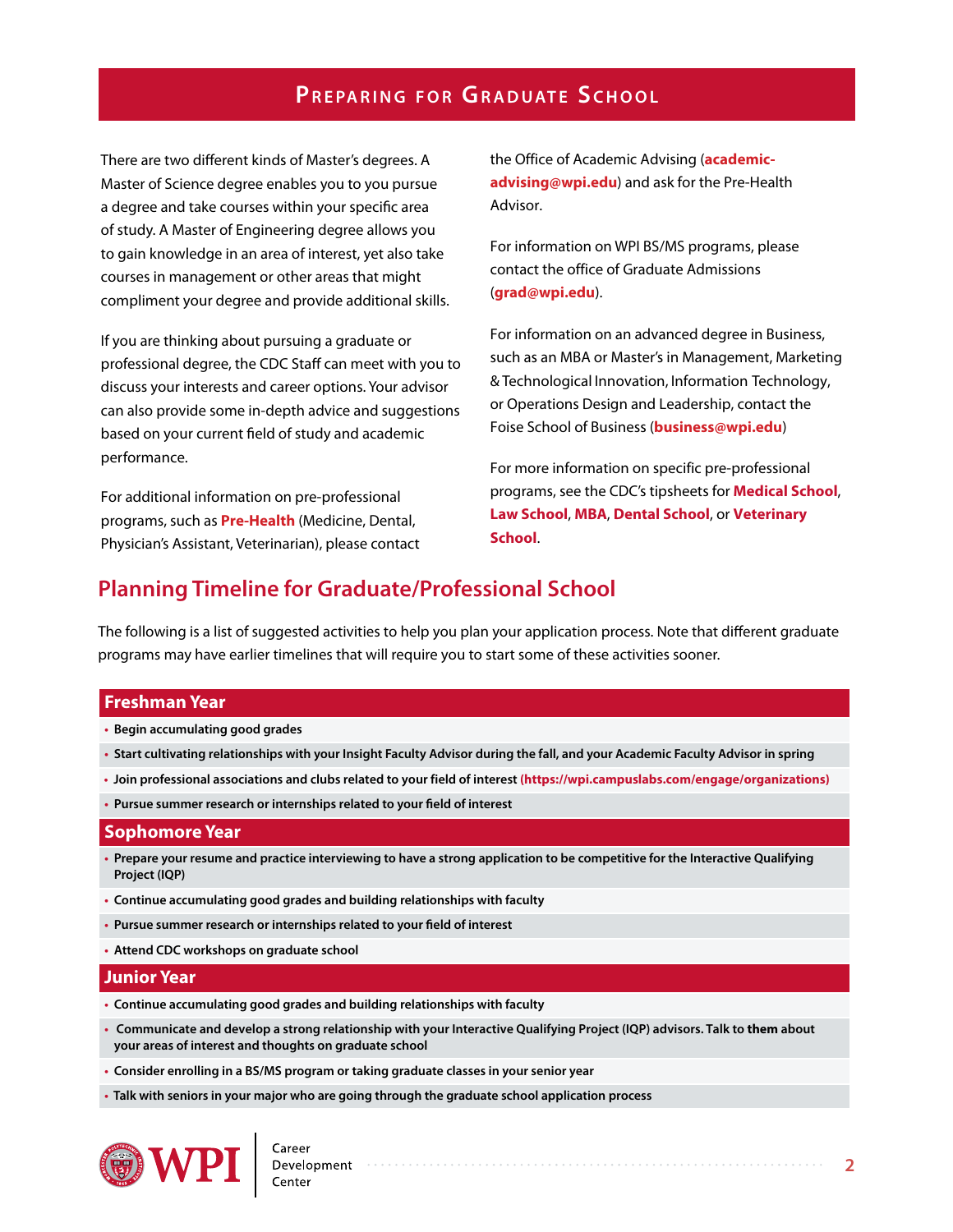# **Planning Timeline for Graduate/Professional School (continued)**

#### **Junior Year (continued)**

- **• Meet with your faculty advisor to begin discussing graduate school options**
- **• Begin researching available programs and schools**
- **• Access applications and catalogs on graduate program websites**
- **• Start exploring financial aid resources**
- **• Take a practice test through Kaplan or Princeton Review related to the GRE, GMAT, LSAT, MCAT**
- **• Attend CDC workshops on graduate school**
- **• Take required standardized test (GRE, GMAT, LSAT, MCAT)**

#### **Summer between Junior and Senior Year**

- **• Conduct summer research or do an internship related to your field of interest**
- **• Continue to research graduate programs**
- **• Visit universities that interest you**
- **• Make a tentative list of schools to which you plan to apply**
- **• Contact potential reference writers such as professors, supervisors, etc.**
- **• Connect with WPI alumni who have pursued graduate studies in areas of interest via the WPI alumni network and LinkedIn. Conduct Informational Interviews to learn more about the application process, programs, and future career paths. For more information, please see the [Networking, Informational Interview, and LinkedIn](https://www.wpi.edu/sites/default/files/docs/Student-Experiences/Career-Development/CDC_Tipsheets_2017_NetworkingInformationalInterviewingLinkedIn.pdf) tipsheet.**
- **• Take required standardized tests (GRE, GMAT, LSAT, MCAT)**

#### **Senior Year**

- **• Organize applications and related information for each school**
- **• Finalize and select list of schools to apply to, including both reach and safety schools**
- **• Write a first draft of your personal statement and get it critiqued for content by your Faculty Advisor and the Career Development Center, and for grammar/spelling from the Writing Center**
- **• Order official transcripts, after B-term grades are posted if possible by visiting the WPI Registrar**
- **• Request letters of recommendation from faculty. Make sure to allow plenty of time for your advisor to write you a letter of recommendation. You should share an updated copy of your resume and personal statement with your references, along with having continued conversations around your career/graduate school goals.**
- **• Write a final draft of your personal statement and have it critiqued again**
- **• Retake graduate school admission tests, if necessary**
- **• Complete application forms**
- **• Apply for financial aid and assistantships, fellowships, and scholarships**
- **• Follow up with schools to make sure your file and application is complete**
- **• Prepare for on-campus interviews, if required**
- **• Send thank you notes to reference writers**
- **• Let your reference writers, professors, and everyone who has assisted you know where you got in and where you decide to attend. Please also let the Career Development Center know about your graduate school plans by filling out the Post Graduation Survey.**

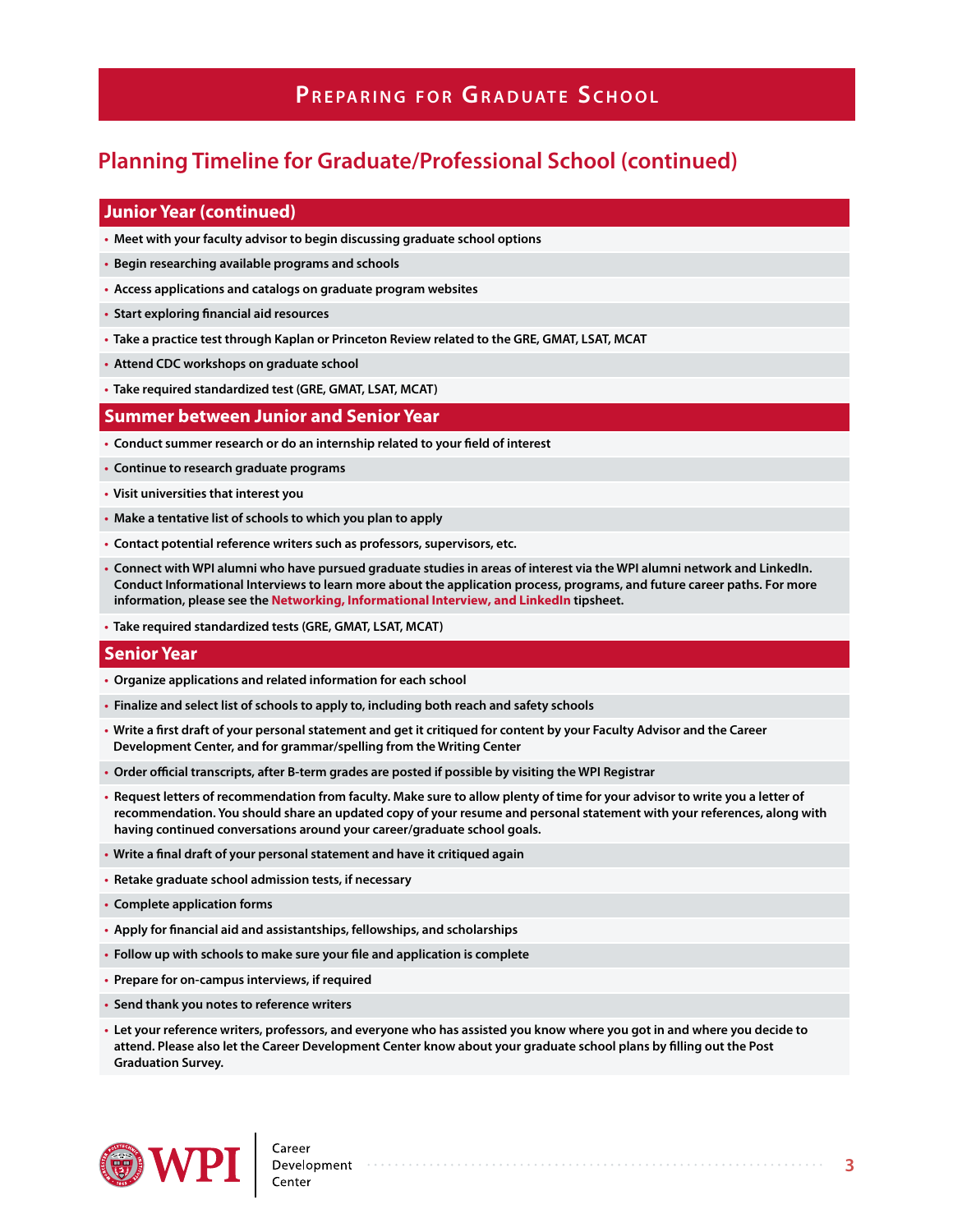# **Researching and Applying to Graduate School Programs**

# **How do I get information about graduate schools programs?**

- Network with faculty, advisors, alumni, and graduate students
- Look at catalogs, directories, and published guides:
	- Peterson's Guide for Graduate Programs
	- Professional journals and associations in your field
	- U.S. News & World Report Rankings
- Use online sources
	- **[gradschools.com](http://www.gradschools.com)**
	- **[petersons.com](http://www.petersons.com)**
	- **prin[cetonreview.com](http://princetonreview.com)**
	- Focus2 (accessible through Handshake)
- Talk to practicing professionals. Connect with individuals on LinkedIn by searching for programs of interest. Career Shift (located in your Handshake account) is another resource that you can search for contacts that have attended specific graduate schools.
- Attend graduate school fairs
- Arrange and plan for on-site visits
	- Meet with professors, students, and financial aid representatives

## **How do I select a program?**

Start by defining your interests and goals. Research programs that interest you to see if they match your goals, and if the curriculum will give you the skill set you want. You should also consider the prominence of the programs, including current research or projects, prestige of faculty, flexibility of curriculum, and type of enrolled students (required credentials and enrollment statistics and the percentage of students who enroll that complete the program). Other factors to consider are cost and financial opportunities, length of the program, and job placement success.

## **The Application Process**

- Get organized narrow your search and rank your choices
- Be sensitive to deadlines and create a time line
- Study application and requirements carefully
	- Review a curriculum description
	- Tailor your correspondence
	- Include ALL requested materials
	- Keep copies of ALL documents
- Plan a budget including application fees, test fees, postage (if applicable), transcripts, etc.
- Request your letters of reference
	- Select people who can address the issues
	- Give ample time for them to think and write
	- Provide background information
	- Provide stamped and addressed envelopes or instructions to upload letters to an online application

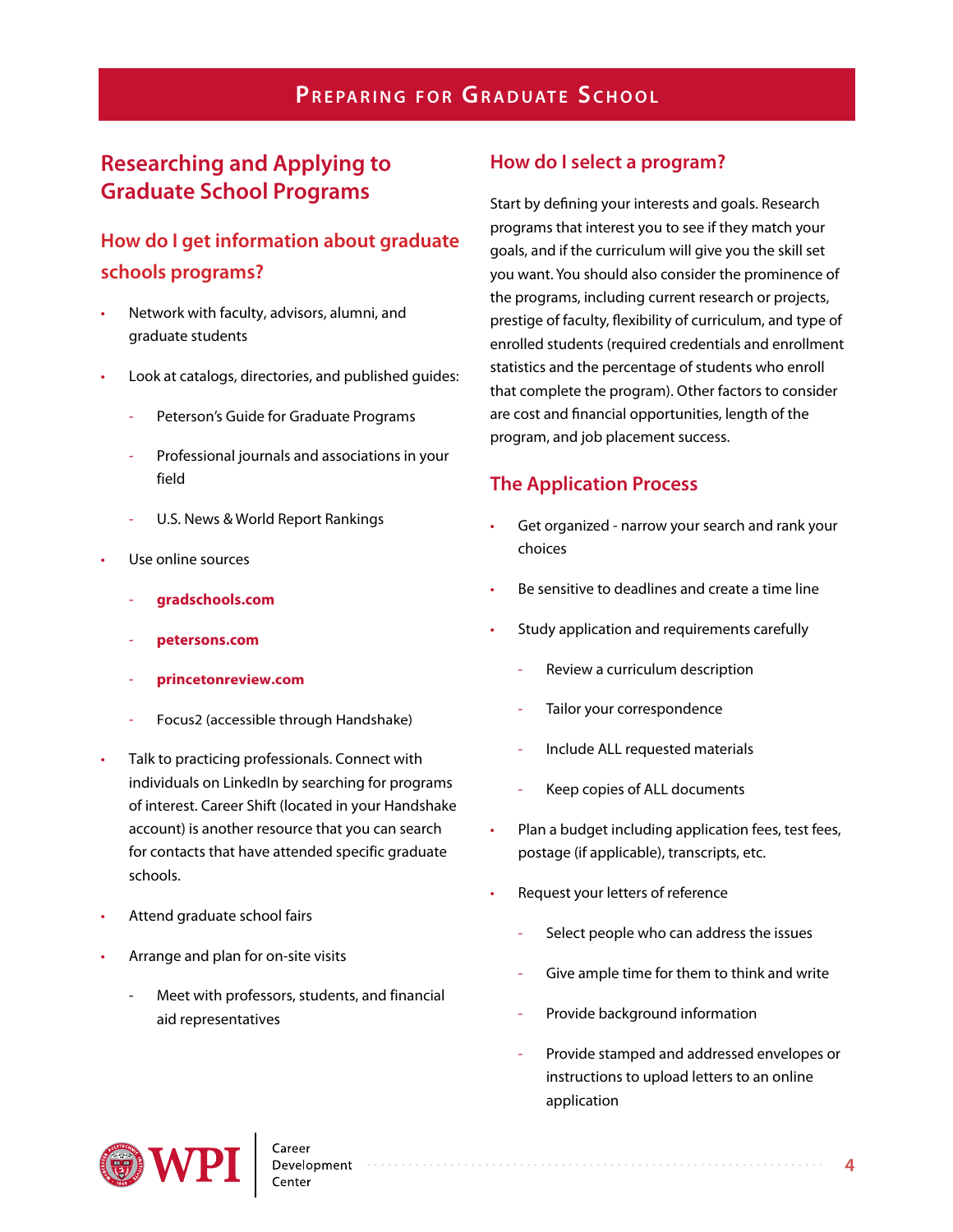- Use institutional forms if provided
- Write a thank you note
- Request transcripts on time, but, if possible, hold off until important coursework is completed
- Write a powerful essay or personal statement
	- Address all requested issues
	- Be creative, assertive, and enthusiastic, and show depth of thought and preparation
	- Pay attention to instructions concerning the length of the document
	- For more information, see the CDC's **[Personal](http://www.wpi.edu/Images/CMS/CDC/Personal-statement.pdf) [Statement](http://www.wpi.edu/Images/CMS/CDC/Personal-statement.pdf)** tipsheet
- Take all required tests
	- Find out which tests are required and when your scores need to be submitted
	- Start taking the tests while you are researching programs
	- Prepare and refresh your knowledge before taking the test with books, videos, study groups, and faculty advisors
	- Select your best score to be sent

## **Required Tests**

- **GRE: General Test** 
	- For more information about the exam, fees, and testing dates/locations visit **[ets.org/gre/](http://www.ets.org/gre/revised_general/about/content/) [revised\\_general/about/content/](http://www.ets.org/gre/revised_general/about/content/)**
	- Sections in Verbal Reasoning, Quantitative Reasoning, and Analytical Writing
- **GRE Subject Tests**
	- For more information about exam dates and fees visit **[ets.org/gre/subject/about](http://www.ets.org/gre/subject/about)**
	- Subject Test Topics:
		- Biochemistry, Cell and Molecular Biology
		- **Biology**
		- **Chemistry**
		- Literature in English
		- **Mathematics**
		- **Physics**
		- **Psychology**
- **GMAT**
	- For students interested in Business School
	- Sections include Analytical Writing Assessment, Integrated Reasoning, Quantitative Section, and a Verbal Section
	- For more information about the exam, fees, and dates visit **[www.gmat.org](http://www.gmat.org)**
- **MCAT**
	- Beginning in the spring of 2015, the AAMC will release the new MCAT2015 exam, which contains changes in content, format, length, and cost from the original MCAT
	- Sections in the MCAT2015 exam include Biological and Chemical Foundations of Living Systems; Chemical and Physical Foundations of Biological Systems; Psychological, Social, and Biological Foundations of Behavior; Critical Analysis and Reasoning Skills